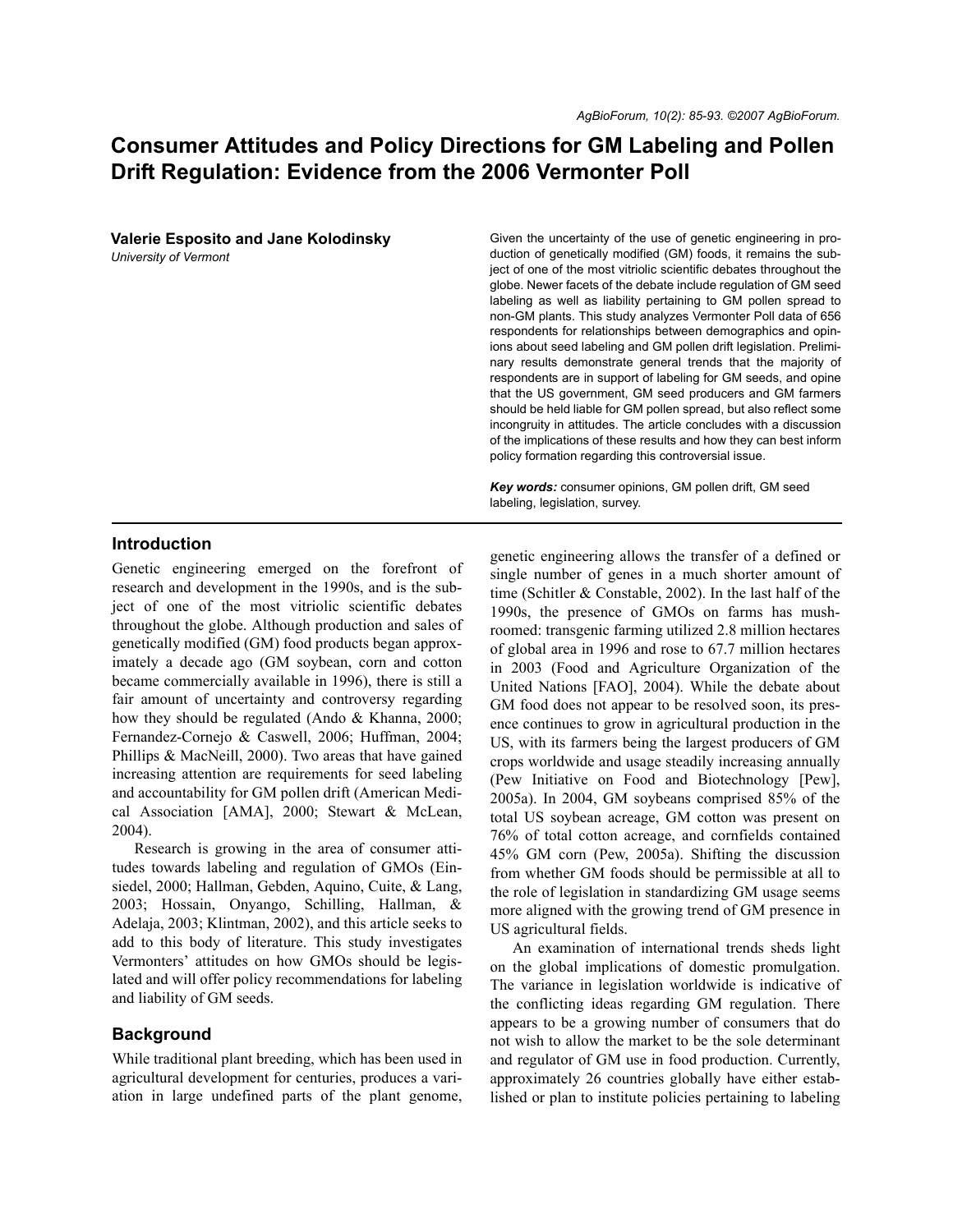foods that contain GM ingredients; these policies vary drastically (Pew, 2005b; Phillips & McNeill, 2000). For example, US and Canada only mandate food labels when the composition, either nutritional or allergenic, has been modified through genetic engineering (GE), while all food and food components that are comprised of GE DNA/proteins of 0.9% tolerance level must be labeled in the European Union (EU) (Nielsen, Thierfelder, & Robinson, 2003).

The precautionary principle is cited as a major impetus for stringent food labeling, since many countries, particularly in the EU, include the risk of allergens and toxins, nutrient manipulation, loss of biodiversity, and unpredictable consequences as potential dangers of GM foods (Nielsen et al., 2003). On the other hand, the three federal agencies that oversee the use of transgenic organisms in the US—the United States Department of Agriculture's (USDA) Animal and Plant Health Inspection Service (APHIS), the Environmental Protection Agency (EPA), and the Food and Drug Administration (FDA)—have deemed that there is no scientific basis to treat GM food differently from conventional food (Pew, 2005b). These regulation discrepancies create difficulty with international trading, and could potentially become quite contentious for the World Trade Organization (WTO). In fact, in 2003 the US government (which has exhibited a favorable acceptance of GMOs), in conjunction with the governments of Canada and Argentina, brought a formal complaint before the WTO, with the precept that EU mandatory labeling policies are hurting exports of food products (Vogel, 2003). In 2006, the WTO ruled that the EU regulations that require labeling are inconsistent with its WTO obligations under numerous WTO Articles (WTO, 2007). The EU is in the process of establishing timeframes in order to adjust its policies in accordance with WTO rules (WTO, 2007). The EU is still looking into how to integrate some of their labeling laws with the WTO policies.

While the food label debate continues, another generation of the dispute has emerged: GM seed labeling. Internationally, directives vary concerning GM *seed* labeling and are usually concordant with the guidelines for GM *food* labeling. In the EU, for example, GM seeds are required to be clearly cataloged, although GM foods comprise a very small minority of total crops grown on the continent (Carter & Gruère, 2005). Conversely, consistent with voluntary food labeling, there are no national US regulations mandating GM seeds be labeled for sale. However, due to growing concern over the possibility and consequences of GM and non-GM seeds mingling, dialogue has increased regarding potential regulations to provide information about seed origins in the US. In 2004, Vermont took one of the first steps nationally by passing a law that requires all GM seeds sold in the state to be labeled and registered (Pavolka, 2004).

Another aspect of the GM debate concerns implications of GM pollen drift. Pollen drift takes place when the pollen (and, subsequently, genes) of one plant is transported, via wind, water, sun, or pollinators such as honey bees, to another plant (Dafni, Kevan, & Husband, 2005). Although pollen drift often occurs in nature and plants have been swapping genes for centuries, it has become a matter of concern in the GM/non-GM crop debate because this type of genetic transfer can lead to "introduction into ecosystems of genes that confer novel fitness-related traits…[and] also allows novel genes to be introduced into many diverse types of crops, each with its own specific potential to outcross" (Snow, 2002, p. 542). Results from this could range from minor to catastrophic and could potentially have major impacts on (a) agriculture, such as the elimination of non-GM seeds from the seed stock; (b) health, if mingling occurs unwitting ingestion of allergens could transpire, and; (c) the economy, since there may be fiscal or legal liabilities associated with selling incorrectly labeled products.

Research demonstrates that pollen drift from GM to non-GM crops is most threatening in close proximity, with distances varying according to the plant type. Eastham and Sweet (2002) detail and add to several studies that examine the possible risk of pollen drift on six major crop types: oilseed rape, sugar beet, potatoes, maize, wheat, and barley. The results illustrate that there are variable risk levels in gene flow, dependent on crop type due to "its own distinctive characteristics of pollen production, dispersal and potential outcrossing" (p. 7). For example, the authors found that oilseed rape has a high potential for gene transfer, in both crop-to-crop gene transfer and from crop to its wild relatives. Maize was characterized as medium to high-risk, since research exhibits that pollen drift can occur to distances further than 200 meters. Root crops, on the other hand, are harvested before flowering, which essentially eliminates the risk of pollen spread (but bolted plants may cause pollen transfer). In general, self-pollinated crops, such as wheat, rice, and soybeans, face minimal risk of drift, while the pollen of open-pollinated plants, such as corn and sorghum, drifts much further (Belcher, Nolan, & Phillips, 2005; Huffman, 2004; Wilson & Dahl, 2002).

Research suggests that some of this risk can be mitigated through the construction of physical barriers, such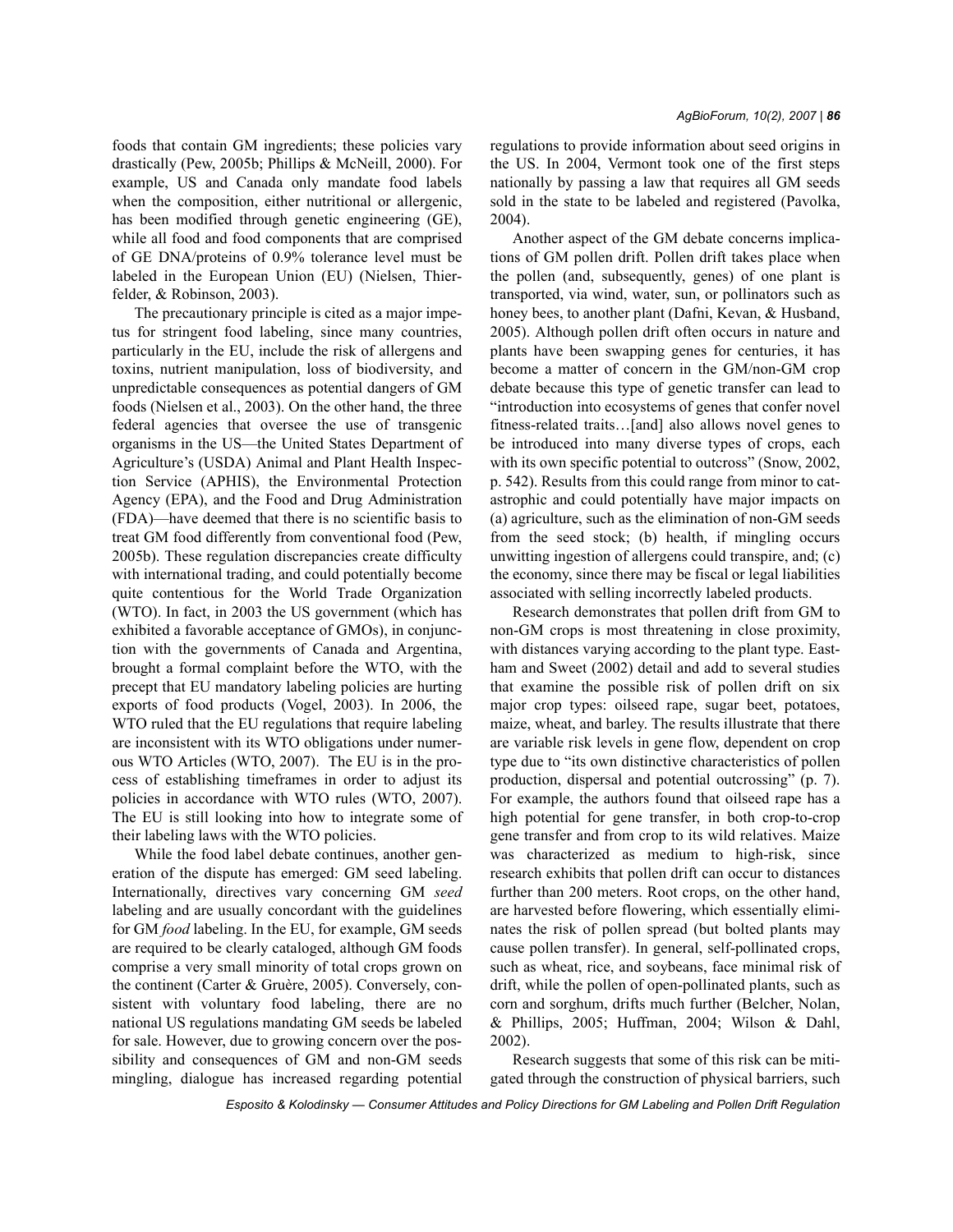as buffer strips, as well as physiological manipulations, such as staggering pollination dates (Hucl & Matus-Cadiz, 2001; Huffman, 2004). These measures, however, may sometimes prove to be not entirely effective, as some studies indicate that pollen drift can occur even beyond the recommended buffer zones (Luna et al., 2001). In fact, Altieri (2005) argues that coexistence between transgenic and non-GM crops is not possible due to gene flow, even when the aforementioned measures are taken, and warns that mingling can lead to permanent damage to the purity of non-GM seeds and the domination of GM crops.

However, not all research concurs that GM crops could pose a threat to non-GM crops. Funk, Wenzel, and Schwartz (2006) found that from two year-long test periods of oilseed rape pollen drift, "transgenic contaminations cannot be reliably detected at distances greater than 30 m" (p. 33). The research concurs with previous studies that show one of the main reasons for this small area of dispersal is that bees, the main pollinator, will remain close to the source to deposit pollen (Thomson & Thomson, 1989; Cresswell, 1994). Moon, Halfhill, Hudson, Millwood, and Stewart (2006) also demonstrated short wind dispersal rates for oilseed rape in both greenhouse and field settings. Lefol, Danielou, and Darmency (1996) found that there was very little risk of gene escape between overlapping oilseed rape and wild mustard transgenic to wild species. Moreover, Wraight, Rangerl, Carroll, and Berenbaum (2000) refuted Losey, Rayor, and Carter's (1999) earlier well-known research on GM corn pollen (which was found to cause higher mortality rates in monarch butterflies) with their results that found that GM Bt corn pollen was not fatal for the instar black swallowtail, indicating that potential nontarget effects of GM crops may be controllable.

However, the Union of Concerned Scientists, in their 2004 report, concluded that "seeds of traditional varieties of corn, soybeans, and canola are pervasively contaminated with low levels of DNA sequences derived from the transgenic varieties" (p.1); this contamination can occur through physical mixing and outcrossing. These differences in findings indicate the lack of agreement in scientific evidence and perhaps the need for a more formal legislative framework.

In 1987 the Coordinated Framework for Regulation of Biotechnology was passed jointly by the aforementioned US agencies to establish guidelines for all aspects pertaining to biotechnology, including the labeling, experimenting, and sales and distribution of GM products (US Department of State [USDS], 2005). To date, these remain only guidelines, and there are no explicit laws that address issues relating to GM pollen drift or liability for such an occurrence (US Regulatory Agencies Unified Biotechnology [USRAUB], 2006). In fact, the issue of liability has been of much concern for farmers and seed manufacturers (Smyth, Khachatourians, & Phillips, 2002). There has been much recent debate about whether gene flow from GM plants should generate liability, by ascribing blame or responsibility to this occurrence. Specifically, GM seed manufacturers or farmers who grow GM crops should be held responsible for any genetic modification and/or pollen drift that subsequently alters non-GM crops.

This debate has been on the forefront abroad, with many discussions in the EU and countries, such as Australia, centering on how to legislate such liability (Beckmann, Soregaroli, & Wesseler, 2006; Dalton, Jones, & Maxwell, 2003). Taking a slightly different angle, Maine legislators are debating a bill that would hold manufacturers of GM seeds liable for any product spread to non-GM crops (Kim, 2007). In Vermont in May of 2006, a compromise version of the Farmer Protection Act was passed in the state senate that allows farmers to pursue a nuisance lawsuit against GE seed manufactures if reasonableness and substantiality are proven. However, Governor Douglass vetoed the bill on May 15, 2006, despite a widespread showing of support for it (Martin, 2006).

Perhaps due to this continued controversy, the fact that scientists disagree on their impacts and survey question wording, consumer attitudes about GMOs in the US are by no means uniform (Hallman et al., 2003; Klintman, 2002; Kolodinsky, Desisto, & Narsana, 2004). As a result, both attitudes and how to regulate them became polarized in the US. A survey conducted by the Pew Initiative on Food and Biotechnology (2005a) reveals that although there is some consumer trepidation over GM foods, consumers would support a more active role on the part of regulators to ensure safety over outright interdiction of GM products. The national study conducted by Hallman et al. (2003) not only demonstrates a slight decline in consumer acceptance of GM foods from 2001 to 2003, but also that contradicting opinions of GM food prevail. Thus, further research is needed to understand to what extent regulations should guide GM food usage, as well as how legislation could most reflect consumer attitudes toward liability when problems arise with GM foods. This study seeks to add to this emerging field by exploring consumer attitudes regarding labeling policies and liability of GM food products, and aims to illustrate relationships between respondent demographics and opinions about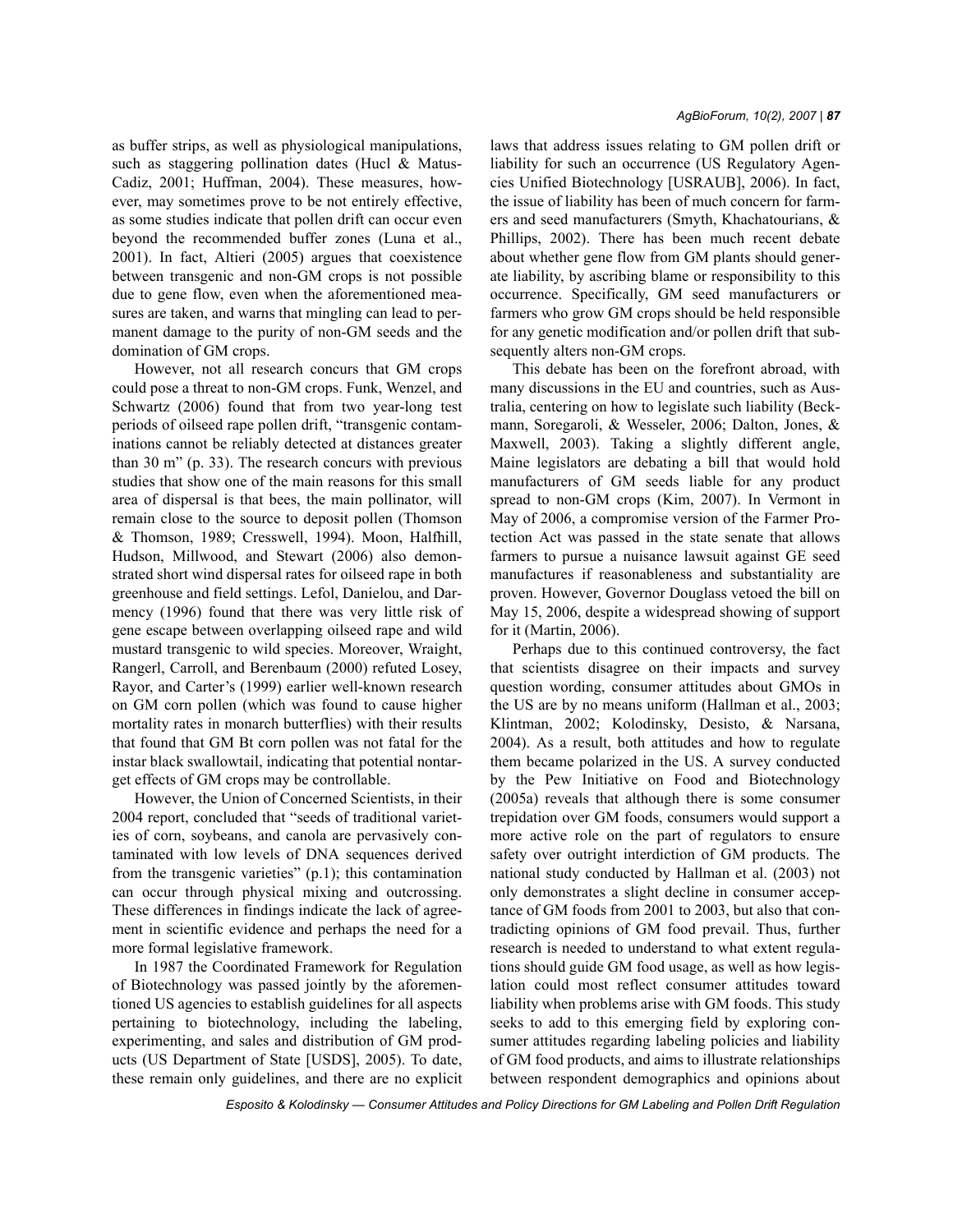GM regulations in the state of Vermont in order to gain insight into demographic factors on consumer perceptions.

Some of Vermont's policies have set national precedence. Vermont has a history of being on the forefront of cutting-edge jurisprudence, such as being the first state to abolish slavery in 1777, to legalizing civil unions for same-sex marriages. This is particularly true in the environment and agricultural realm: in 1970, Act 250 was passed, which created a wide-ranging land-use permitting system that requires developers and landowners to apply to a local District Environmental Commission and go through a public hearing process in order to "protect the environment; balance development with local, regional, and state issues, and; to provide a forum for neighbors, municipalities, and other interest groups to voice their concerns" (Safran, 2005). Since its inception, Act 250 has led to the preservation of thousands of acres of agricultural land and has fomented the state's rural landscape. Ergo, consumer attitudes in this agriculturally-important land can inform research beyond its borders.

## **Methodology**

This study is based on the 2006 Vermonter Poll, which was conducted by the University of Vermont's Center for Rural Studies. The phone survey used Computer Assisted Telephone Interviewing (CATI) software to contact respondents through random digit dialing in February 2006, from the hours of 4 pm to 9 pm. The survey asked Vermont residents aged 18 years and older questions pertaining to demographics, public policy, and various social issues in the state.

Survey response analysis employed the Statistical Package for Social Scientists (SPSS) version 12. Primarily chi-square, t-, and lambda tests were performed and results reported at the 95% confidence level or greater. For this study, GMOs are defined as a form of biotechnology where scientists selectively and deliberatively move genes from one organism (like a plant, animal, or micro-organism) to a different type of organism in order to achieve certain desired characteristics that would not occur in nature or traditional breeding. The data were coded and analyzed to assess general trends and relationships between age, income, educational attainment, family composition, and where they live in Vermont (rural, suburban, and urban) and opinions on GMOs, labeling policies, and who should bear responsibility of unwanted consequences of GM pollen drift.



**Figure 1. Demographic information (in percentages) (***n***=656).**

The statistically representative sample (at the 95% level of confidence) was comprised of 656 Vermonters, of which 43.6% were male and 56.4% were female. The youngest respondent was aged 18, the oldest 92; the mean age of the respondents was 53. The median household income category of the respondents was between \$50,001 and \$65,000, while the median education level was an associates or technical degree, with 42.8% holding a bachelor's degree or above. Two-thirds of the respondents had no children under the age of 18 in their household.

#### **Analysis and Results**

Initial data analysis explored Vermonters' interest in the topic of GMOs, with questions ranging from gathering information on GMOs, the use of GMOs in food, and several questions pertaining to labeling and liability with spreading GM seeds. Care was given to word the questions as neutrally as possible, as researchers aver that opinions toward GM foods are sensitive to word choice (Hallman et al., 2003; Kolodinsky et al., 2004). Vermonters do have an interest in finding out about GMOs, as 58.8% either actively seek information or pay attention to information on GMOs, while 27.3% do not pay attention and 13.8% have not heard or seen information on GMOs. Overall, 58.8% of Vermonters are, to some degree, opposed to the use of GMOs in commercially available food products; 30.2% are neutral, and 11% are supportive on some level. However, this resis-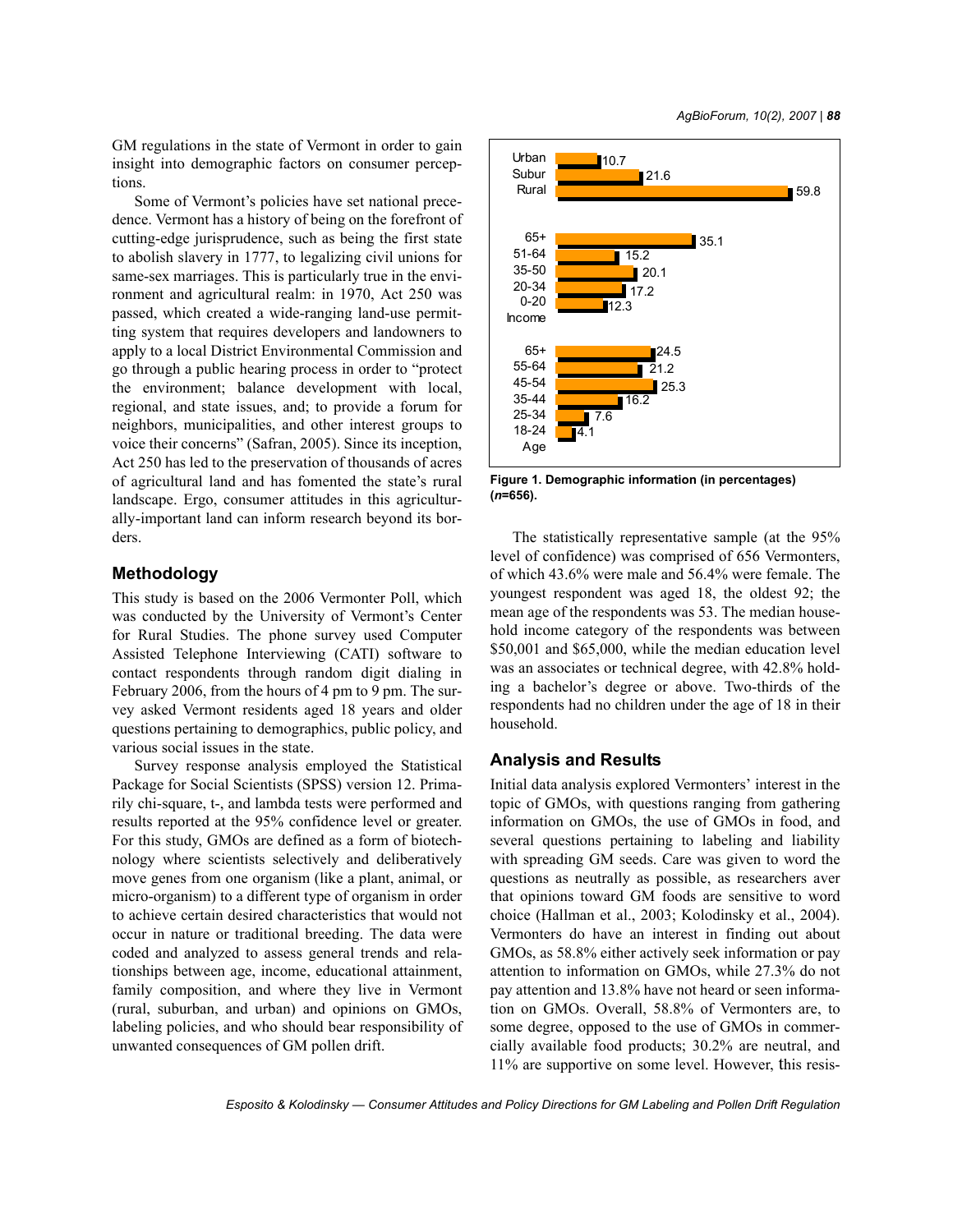| Table 1. Opinions regarding liability for GM pollen drift to |  |
|--------------------------------------------------------------|--|
| organic crops (n=656).                                       |  |

|       | <b>Vermont</b><br>government | <b>US</b><br>government | <b>GM</b><br>farmer | Organic<br>farmer |  |
|-------|------------------------------|-------------------------|---------------------|-------------------|--|
|       | % of respondents             |                         |                     |                   |  |
| Yes   | 48.6                         | 54.4                    | 64.5                | 19.0              |  |
| No    | 51.4                         | 45.6                    | 35.5                | 81.0              |  |
| Total | 100.0                        | 100.0                   | 100.0               | 100.0             |  |

tance did not drive opinion on prohibition, as less than half of respondents (45.6%) thought that GM seeds should be banned. But this opposition may impel desire for information, since 87% of the respondents expressed some degree of support of labeling GM seed for farmers.

Opinions varied on who should bear legal liability for the unintentional spread of pollen from GM crops to organic farms growing non-GM crops. Vermonters were in most agreement that that the company selling GM seeds should be held liable for spreading GM pollen to organic non-GM crops (72.4%), as well as farmers using GM seeds (64.5%). There was also a strong consensus that organic farmers should not bear liability for GM seed spread (81%). Respondents viewed government as a culpable party, with type of government mattering: more than half the respondents (54.4%) agreed that the US government (specifically the US Department of Agriculture [USDA]) should bear legal liability for the spreading of GM pollen to organic, non-GM crops, while a little more than half (51.4%) did not think that the Vermont government (the Agency of Agriculture-VTAA) should bear liability.

The analysis explored relationships between opinions and demographic characteristics (age, gender, income, education, family composition, and where they live in VT). Several significant relationships pertaining to income were discovered. Income is significantly related to interest for information on GMOs—those who make more than \$50,000 are more likely to seek information about GMOs or pay attention if information catches their eye (61.9%) than those in categories of \$50,000 or less  $(56.41\%$ , significance level  $\leq$  .01). Additionally, those in the lower-income categories were twice as likely to have not heard or seen information about GMOs: 18.68% as compared to 9% of those who make \$50,000+, sig. level  $\leq$  0.01.

Income is also associated with views on government responsibility. Those in lower income categories are more likely to think that the state (56.8%) or federal government (63.41%) should bear responsibility for GM pollen drift than those in income categories above



**Figure 2. Income and opinions on government responsibility for GM pollen spread (***n***=445, sig. level < .05), (***n***=450, sig. level < .05).** 

\$50,000 (43.51% VT government and 48.57% federal government; sig. levels  $\leq$  0.05). Those with a lower income also more strongly opine that the company selling GM seeds should be held liable for GM pollen spread (78.85%) than those with a higher income (67.63%, sig. level  $\leq$  .05). There was general agreement across income categories that organic farmers should not be held responsible for the spread of GM pollen to organic crops (87.11% of those in income >\$50,000 and 74.34% with incomes of  $> $50,000$ ; sig. level  $< .01$ ).

Gender also bears import regarding opinions about GMOs. Females tend to be more wary of GMO use in food products, as 65% of the females (in comparison to 51.2% of the males) expressed some level of opposition to the use of GMOs in food products (sig. level  $\leq$  .01). Females are also more likely to ascribe liability to the US or Vermont government for the spread of GM pollen to organic, non-GM crops—59.6% of the females thought that the US government should bear legal liability, compared to 47.9% of the males (sig. level  $\leq$  .01). Moreover, 54.8% of the females expressed that the Vermont state government should be held liable for GM pollen spread, while only 41% of the males expressed that opinion (sig. level  $\leq$  0.01). Females (50.8%) were also more likely than males (39.4%) to favor banning the use of GM seeds (sig. level  $\leq$  .05). These findings correspond with previous studies that indicate females, who are usually the primary care-giver, are more cautious and less adverse to risk (Davidson & Freudenberg, 1996; Knight, 2006).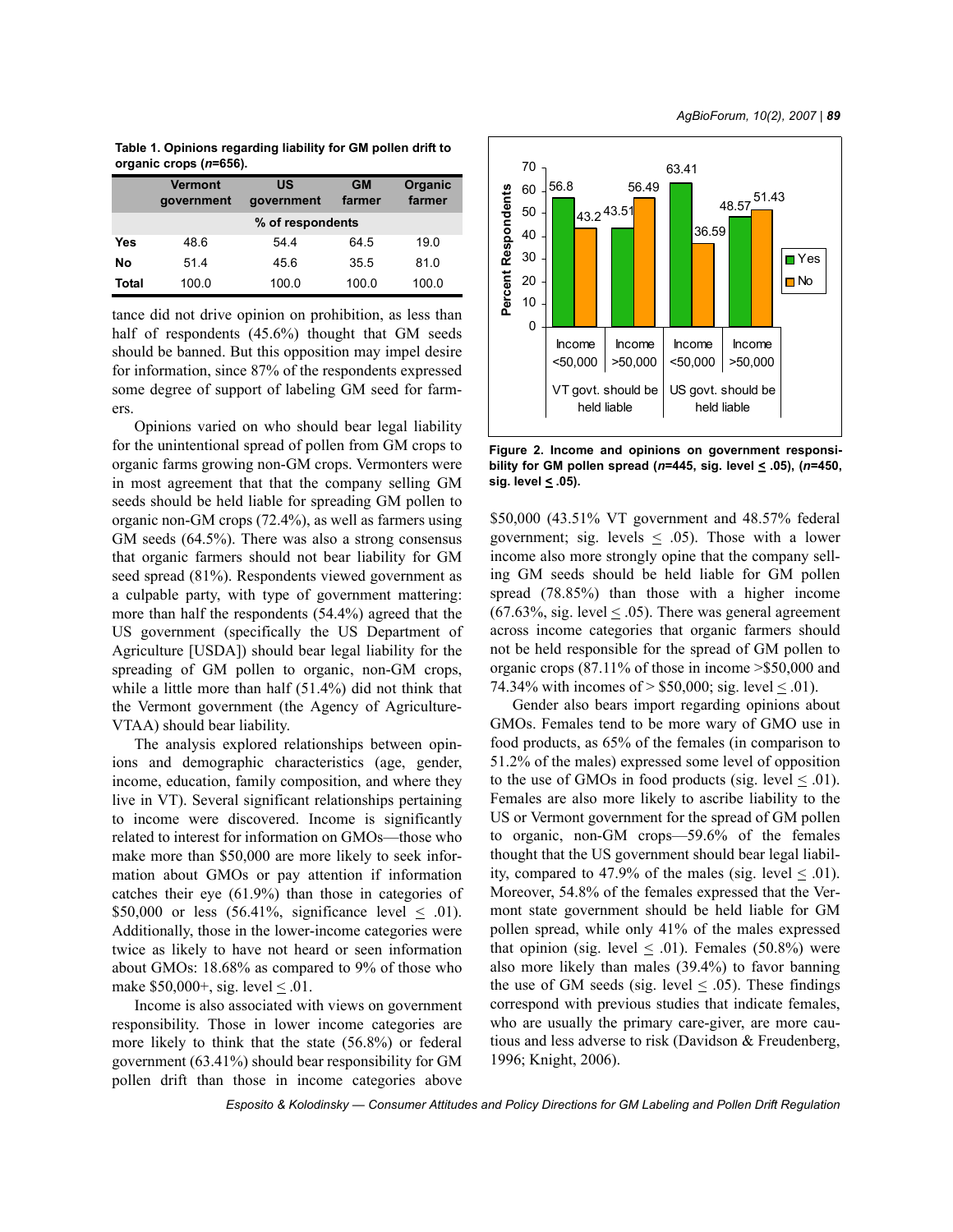

**Figure 3. Education level and opinions on who should be held liable for spreading of GM pollen (***n***=484, sig. level < .01), (***n***=521, sig. level < .01).**

Educational level is also significantly related to information about GMOs and some opinions about liability for spread of GM pollen. Those respondents with a bachelors degree or above are more likely to seek information out or pay attention to information about GMOs (71.7% as compared to 49.9% with less than a bachelors degree; sig. level  $\leq$  .01). More than half of those with a bachelors degree or above (58%) do not feel that the state of Vermont should be held liable for the spread of GM pollen, while more than half of those with less than a bachelors degree (54%) feel that Vermont *should* be liable (sig. level  $\leq$  .01). Additionally, more respondents with a bachelors degree and above (87.7%) than those with less education (75.2%, sig. level < .01) thought that organic farmers should not be held responsible.

The number of years residing in Vermont was also significant for support of labeling GM seeds (sig. level  $\leq$  .10) as well as seeking information about GMOs (sig. level  $\leq$  .01). Family size was significant for opinions about government liability, both Vermont (sig. level  $\leq$ .10) and US government (sig. level  $\leq$  .05).

It is important to note where relationships were *not* found. Although there were relationships found between where a person lives in Vermont and if they think GM seeds should be banned (sig. level  $\leq$  0.05), there was no significant relationship between whether a respondent lives in a rural, urban, or suburban area and opinions related to GMOs and the aspects of legal liability. Age also did not bear significance for opinions on factors about GMOs and legal liability. Moreover, how many people under the age of 18 living in the house did not play an important role in any of the opinions about GMOs. While the majority of total respondents (72.4%) thought that the company producing GM seeds should be held liable, there were no significant trends across demographic characteristics related to that opinion. Furthermore, although the majority of Vermonters (64.5%) felt that GM farmers should bear the responsibility of GM pollen spread, there was no significant correlation with either educational attainment or income levels, demonstrating a general trend of attitudes among the population that cuts across demographic lines.

### **Conclusions and Recommendations**

Results of this study illuminate some important information on this issue. More than half of the respondents are to some degree opposed to the use of GMOs in commercially available food (58.8%), and, correspondingly, the vast majority of Vermonters (86.3%) were in support of labeling GM seeds. This corresponds with earlier national studies, such as the Center for Science in the Public Interest's 2001 poll that indicates 70% of Americans think there should be GM food labels. In 2000, the Angus Reid Group found an increase in the percentage of negative attitudes towards GM products in consumers, from approximately 45% in 1998 to 51% (Winters, 2000). Furthermore, Hallman et al. (2003) found that 89% of respondents would like some type of GM food labeling. This demonstrates that consumers would like to have more knowledge about the origin of their foods, which is not currently mandated by federal legislation. More half of those surveyed in the Vermonter Poll believed that the US government, GM seed producers, and GM farmers should be held liable for GM pollen spread, reflecting the need to establish further standards and regulation of GM farming.

Gender, income, and education seemed to be most closely related with attitudes on GMOs and liability. The higher a respondents' income or education, the more likely they were to seek out information on GMOs. They were also likely not to ascribe liability to the US or Vermont government for the spread of GM pollen to organic crops. Those with higher education levels (bachelors or more) did *not* tend to think that the Vermont government should be held liable for pollen spread, while those with less than a bachelors degree expressed that the VT government should be held liable. Moreover, females tended to harbor more cautious attitudes towards GMOs, and thought that both the Vermont and US governments should bear responsibility for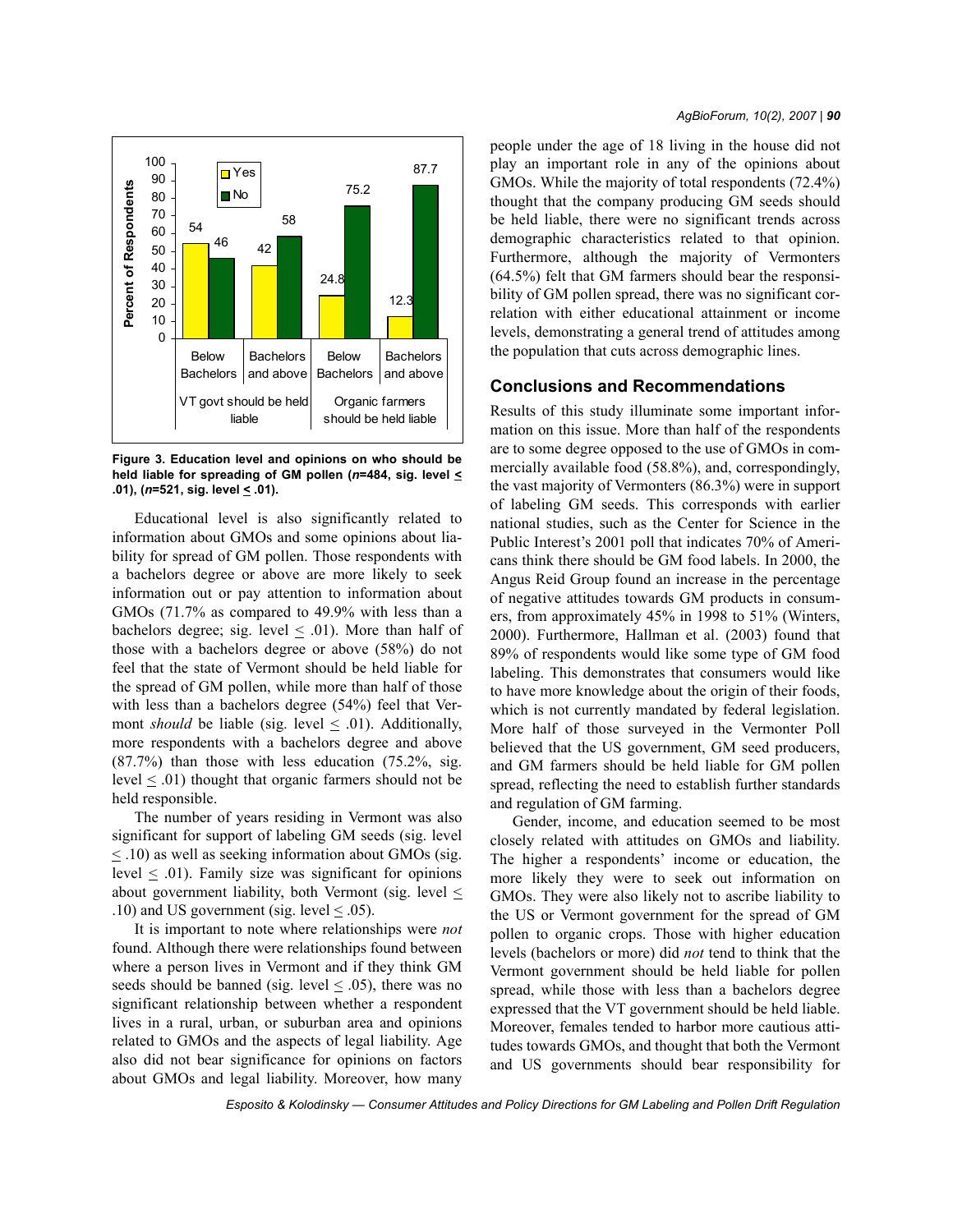spreading GM pollen. They were also more strongly in favor of banning GMOs in food products. While overall Vermonters felt that GM seed producers and GM farmers should be held liable for the spread of GM pollen, in the end no clear culpable party to bear liability for the spread of GM pollen was identified across demographic lines.

The majority of Vermonters *do* think that specific parties—the USDA, GM seed producers, and GM farmers—should bear liability for pollen spread, yet opinions varied across gender, income, and education lines, as mentioned above. Further, there were not very strong trends across several demographic characteristics (such as age and household composition); these results demonstrate that although there is a general trend toward regulating GM usage, there is also ambivalence regarding opinions about GMOs, responsible entities, and liability.

What do these results mean for policy direction in Vermont and, possibly, nationally? Many of the findings here correspond with other studies that indicate consumer uncertainty about GM presence in foods (Hallman et al., 2003; Klintman, 2002; Pew, 2005a). These results suggest a consumer desire for regulation to allow for further knowledge about GM presence in foods. The state of Vermont has taken the first steps to make labeling for GM seeds mandatory, which is aligned with the overall attitude of Vermonters. However, the results suggest differences of opinions across demographics regarding which parties should be held liable for the spread of GM pollen, highlighting that further research that continues to explore relationships pertaining to attitudes and demographics is an important next step to inform policy as well as to obtain support for new legislation nationally. This legislation would also have international implications, as food trade is heavily influenced by policies abroad.

A reasonable step for Vermont would be to craft a legislative framework that delineates regulation and enforcement mechanisms which focus on the parties that were most identified by respondents as being responsible for GM pollen spread: GM seed producers, GM farmers, and the USDA. In this study, it was clear that the organic farmer should not be held liable, and the GM seed-manufacturer and the GM farmer should bear the brunt of the responsibility and liability for GM pollen drift. Legislation of this type corresponds well with the GM seed labeling requirement, as farmers could not claim that they were unaware of the presence of GM materials in purchased seeds. Nationally, more research would have to be conducted before taking further steps.

#### *AgBioForum, 10(2), 2007 | 91*

Given that some of the respondents' opinions and attitudes were incongruous, it is evident that consumers are not receiving clear messages regarding GMOs; consider Greenpeace's *FrankenFood* campaign compared to the Golden Rice Project's promotion of GM foods (see greenpeace.org and goldenrice.org for more information). They are also not making across-the-board judgments about this multifaceted issue, as Fischoff and Fischoff (2001) note. Thus, any regulatory effort should be coupled with a statewide educational and information-gathering campaign, to ascertain and refine the public's understanding of this complex topic. GMOs could be addressed in public service announcements as well as community and town meetings, at which all parties could give input to shape the policy framework. Since much of the discord potentially lies within the farming community, this population should be specifically addressed in workshops and forums, including both organic and GM farmers. Further, utilizing the University of Vermont's Extension Department, which has regular contact with the aforementioned populations, would serve well to continue the GM dialogue in order to draft reasonable legislation that best reflects opinions of Vermonters.

Results of the jurisprudence passed in Vermont, which has already taken the first step in regulation, could be considered for broader application across the country. Although the use of biotechnology is supported by the US government, as evidenced by its voluntary labeling scheme and aggressive tactics to promote it in international trade, it may not accurately reflect the will of its citizens. The trends in this study and others, such as Hallman et al. (2003), suggest that consumers would like more information to make decisions about GMOs, and establishing a legislative structure that promotes this preference would bring the government more in concert with public opinion. However, one cannot assume that mandatory labeling would decrease the purchasing of GMO foods. In a national survey, Hallman et al. found that more information does not necessarily lead to disapproval of GM foods, and that the general ambivalence regarding GMOs in the public clearly indicates that the public has not yet made up its mind about this issue. Allowing more information, coupled with informational campaigns, would endorse a more informed public to make educated decisions about this multifarious and contentious issue. Establishing firmer legislation regarding the liability of GM foods would also allow for protection of both GM and non-GM food products.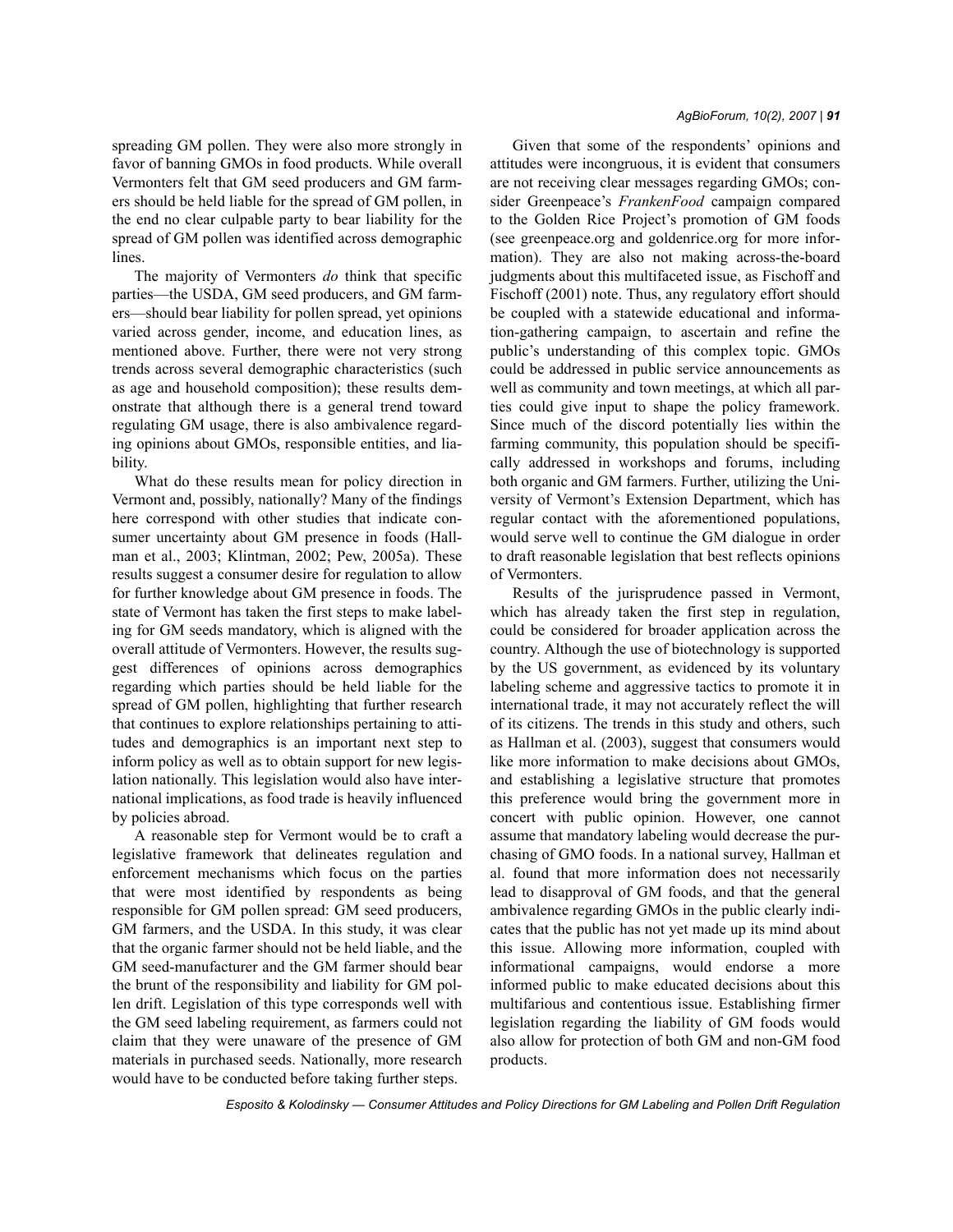### **References**

- American Medical Association, Council on Scientific Affairs. (2000). *Genetically modified crops and foods*. Chicago, IL: Author. Available on the World Wide Web: http://www.amaassn.org/ama/pub/category/13595.html#background.
- Ando, A., & Khanna, M. (2000). Environmental costs and benefits of genetically modified crops: Implications for regulation strategies. *American Behavioral Scientist*, *44*(3), 435-463.
- Altieri, M.A. (2005). The myth of coexistence: Why transgenic crops are not compatible with agroecologically based systems of production. *Bulletin of Science, Technology & Society*, *25*(4), 361-371.
- Beckmann, V., Soregaroli, C., & Wesseler, J. (2006). *Governing the co-existence of GM crops: Ex-ante regulation and ex-post liability under uncertainty and irreversibility* (ICAR Discussion Paper No. 12/2006). Berlin, Germany: Humboldt University, Institutional Change in Agriculture and Natural Resources. Available on the World Wide Web: http:// ssrn.com/abstract=951159.
- Belcher, K., Nolan, J., & Phillips, P.W.B. (2005). Genetically modified crops and agricultural landscapes: Spatial patterns of contamination. *Ecological Economics*, *53*, 387-401.
- Carter, C.A., & Gruère, G.P. (2005). International approval and labeling regulations of genetically modified food in major trading countries. In R. Just, J.M. Alston, & D. Zilberman (Eds.), *Economics of regulation of agricultural biotechnology* (pp.1-22). New York: Springer Publishers.
- Center for Science in the Public Interest. (2001). *National opinion poll on labeling of genetically modified foods*. Retrieved September/October, 2006, from http://www.cspinet.org/new/ poll\_gefoods.html.
- Cresswell, J.E. (1994). A method for quantifying the gene flow that results from a single bumblebee visit using transgenic oilseed rape *Brassica napus* L. cv. Westar. *Transgenic Resources*, *3*, 134-137.
- Dalton, D., Jones, B., & Maxwell, B. (2003). *Liability issues associated with GM crops in Australia*. Canberra: Australian Government Department of Agriculture, Fisheries and Forestry.
- Davidson, D., & Freudenberg, W. (1996). Gender and environmental risk concerns: A review and analysis of available research. *Environment and Behavior*, *28*(3), 302- 339.
- Dafni, A., Kevan, P.G., & Husband, B.C. (2005). *Practical pollination biology*. Cambridge, Ontario, CA: Enviroquest, Ltd.
- Einsiedel, E. (2000). Consumers and GM food labels: Providing information or sowing confusion? *AgBioForum*, *3*(4), 231- 235. Available on the World Wide Web: http:// www.agbioforum.org/v3n4/v3n4a09-einsiedel.htm.
- Eastham, K., & Sweet, J. (2002). *Genetically modified organisms (GMOs): The significance of gene flow through pollen transfer* (Environment Issues Report 28). Copenhagen,

Denmark: European Science Foundation and European Environment Agency.

- Fernandez-Cornejo, J., & Caswell, M. (2006). *The first decade of genetically engineered crops in the United States* (Economic Information Bulletin No. 11). Washington, DC: United States Department of Agriculture Economic Research Service.
- Fischoff, B., & Fischoff, I. (2001). Publics' opinions about biotechnologies. *AgBioForum*, *4*(3&4), 155-162. Available on the World Wide Web: http://www.agbioforum.org/v4n34/ v4n34a02-fischhoff.htm.
- Food and Agriculture Organization of the United Nations (FAO). (2004). *The state of food and agriculture 2003-2004: Agricultural biotechnology–Meeting the needs of the poor?* Retrieved September/October, 2006, from http:// www.fao.org/documents/show\_cdr.asp?url\_file=/docrep/006/ y5160e/y5160e00.htm.
- Funk, T., Wenzel, G., & Schwartz, G. (2006). Outcrossing frequencies and distribution of transgenic oilseed rape (*Brassica napus* L.) in the nearest neighborhood. *European Journal of Agronomy*, *24*, 26-34.
- Hallman, W., Gebden, W.C., Aquino, H.L., Cuite, C.L., & Lang, J.T. (2003). *A national study of American knowledge and opinion*. New Brunswick, NJ: Food Policy Institute, Rutgers University.
- Hossain, F., Onyango, B., Schilling, B., Hallman, W., & Adelaja, A. (2003). Product attributes, consumer benefits and public approval of genetically modified foods. *International Journal of Consumer Studies*, *27*(5), 353-365.
- Huffman, W.E. (2004). Production, identity, preservation and labeling in a marketplace with genetically modified and nongenetically modified foods. *Plant Physiology*, *134*, 3-10.
- Hucl, P., & Matus-Cadiz, M. (2001). Isolation distances for minimizing outcrossing in spring wheat. *Crop Science*, *41*, 1348-1351.
- Kim, A.S. (2007, April 24). News: GM crops: Farmers clash over modified crops. *Portland Press Herald*. Available on the World Wide Web: http://www.gmofoodforthought.com/2007/ 05/news\_gm\_crops\_farmers\_clash\_ov.htm.
- Klintman, M. (2002). Arguments surrounding organic and genetically modified food labeling: A few comparisons. *Journal of Environmental Policy and Planning*, *4*(1), 247- 259.
- Knight, A.J. (2006). Does application matter? An examination of public perception of agricultural biotechnology applications. *AgBioForum*, *9*(2), 121-128. Available on the World Wide Web: http://www.agbioforum.org/v9n2/v9n2a07-knight.htm.
- Kolodinsky, J., Desisto, T.P., & Narsana, R. (2004). Influences of question wording on levels of support for genetically modified organisms. *International Journal of Consumer Studies*, *28*(2), 154-167.
- Lefol, E., Danielou, V., & Darmency, H. (1996). Predicting hybridization between transgenic oilseed rape and wild mustard. *Field Crops Research*, *45*(1-3), 153-161.